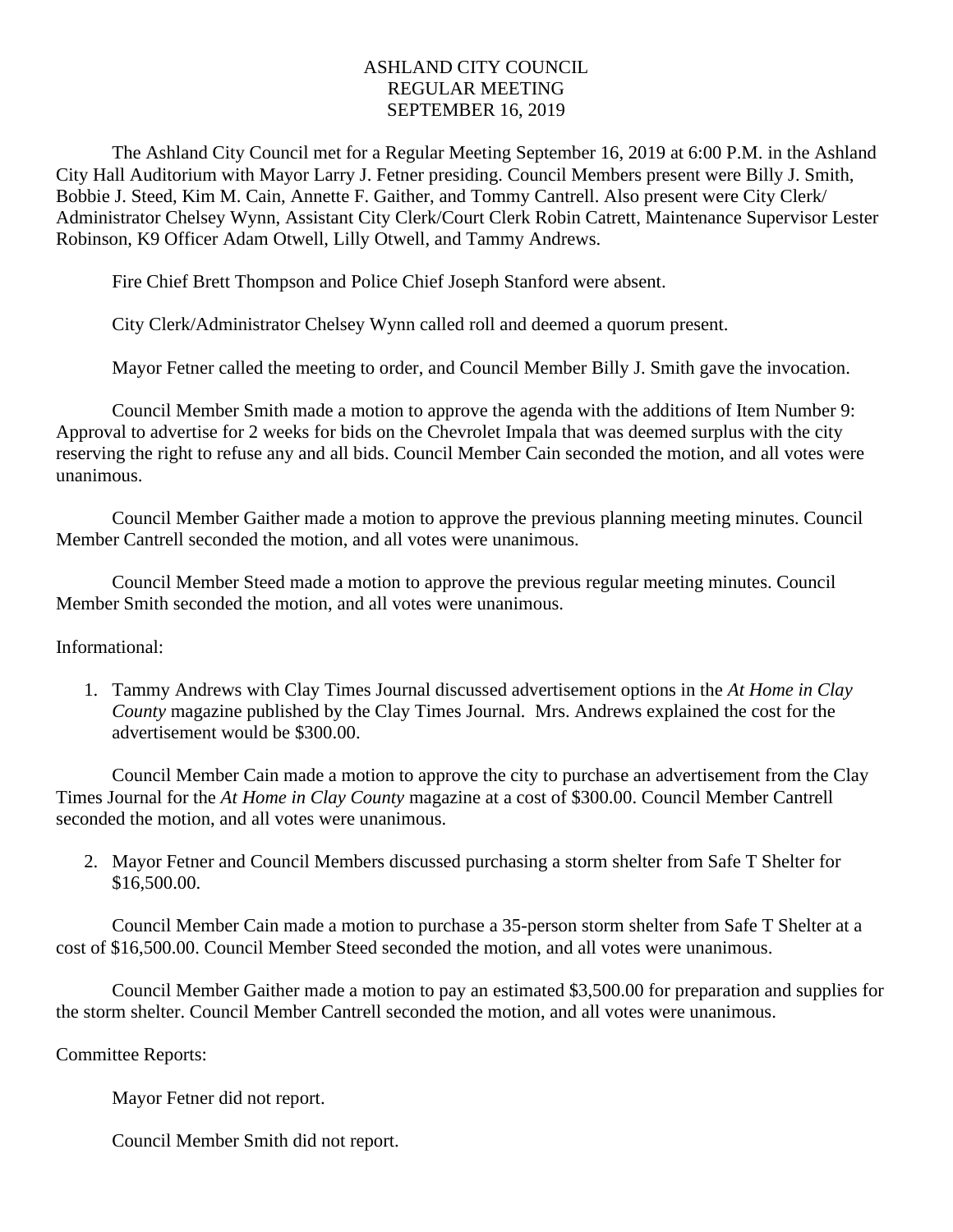Council Member Steed did not report.

Council Member Cain discussed the event scheduled for December 1, 2019.

Council Member Gaither discussed a Census Grant workshop recently attended.

Council Member Cantrell reported Youth Sports raised over \$800.00 on the opening day for soccer.

Maintenance Supervisor Robinson expressed thanks for allowing him to attend red light training. Supervisor Robinson advised the city is working to locate a memorandum of understanding for the red lights on the square. Supervisor Robinson advised the new locks have been installed at the Fire Department. Supervisor Robinson also advised the Council that he worked Sunday to remove a downed tree on Highway 77 near Brown Gable.

City Clerk/ Administrator Wynn requested anyone who wishes to attend the First Responders dinner to RSVP.

## New Business:

Council Member Smith made a motion to approve the bills received since the last council meeting in the amount of \$15,179.49. Council Member Cain seconded the motion, and all votes were unanimous.

Council Member Gaither made a motion approving to pay SEMS Fire Protection \$1,500.00 for hose testing for the Fire Department. Council Member Smith seconded the motion, and all votes were unanimous.

Council Member Cain made a motion approving to pay Local Government \$936.00 for annual business license software support. Council Member Gaither seconded the motion, and all votes were unanimous.

Council Member Smith made a motion approving K9 Officer Adam Otwell to addend 2019 Law Enforcement Conference September 30, 2019- October 4, 2019 for recertification with a registration cost of \$250.00, lodging at \$15.00 per night and reimburse travel expenses. Council Member Steed seconded the motion, and all votes were unanimous.

Council Member Cantrell made a motion approving to pay Edgar & Associates \$350.00 for 2019 Audit Planning. Council Member Gaither seconded the motion, and all votes were unanimous.

Council Member Steed made a motion approving to pay Alabama Law Enforcement Agency \$1,650.00 for SNAP Entry Workstation and LETS access for July 1, 2019 – September 30, 2019. Council Member Cantrell seconded the motion, and all votes were unanimous.

Council Member Gaither made a motion approving to pay Southern Software \$4,193.00 for annual support fee (October 2019- September 2020) for Police Department Records Software RMS and Rambler. Council Member Cain seconded the motion, and all votes were unanimous.

Council Member Cain made a motion approving to pay \$2,285.00 for ten Glock 45 9mm handguns with AMGLO Sights and 3 mags per gun (initial cost of \$4,285.00 to be reimbursed \$2,000.00). Council Member Cantrell seconded the motion, and all votes were unanimous.